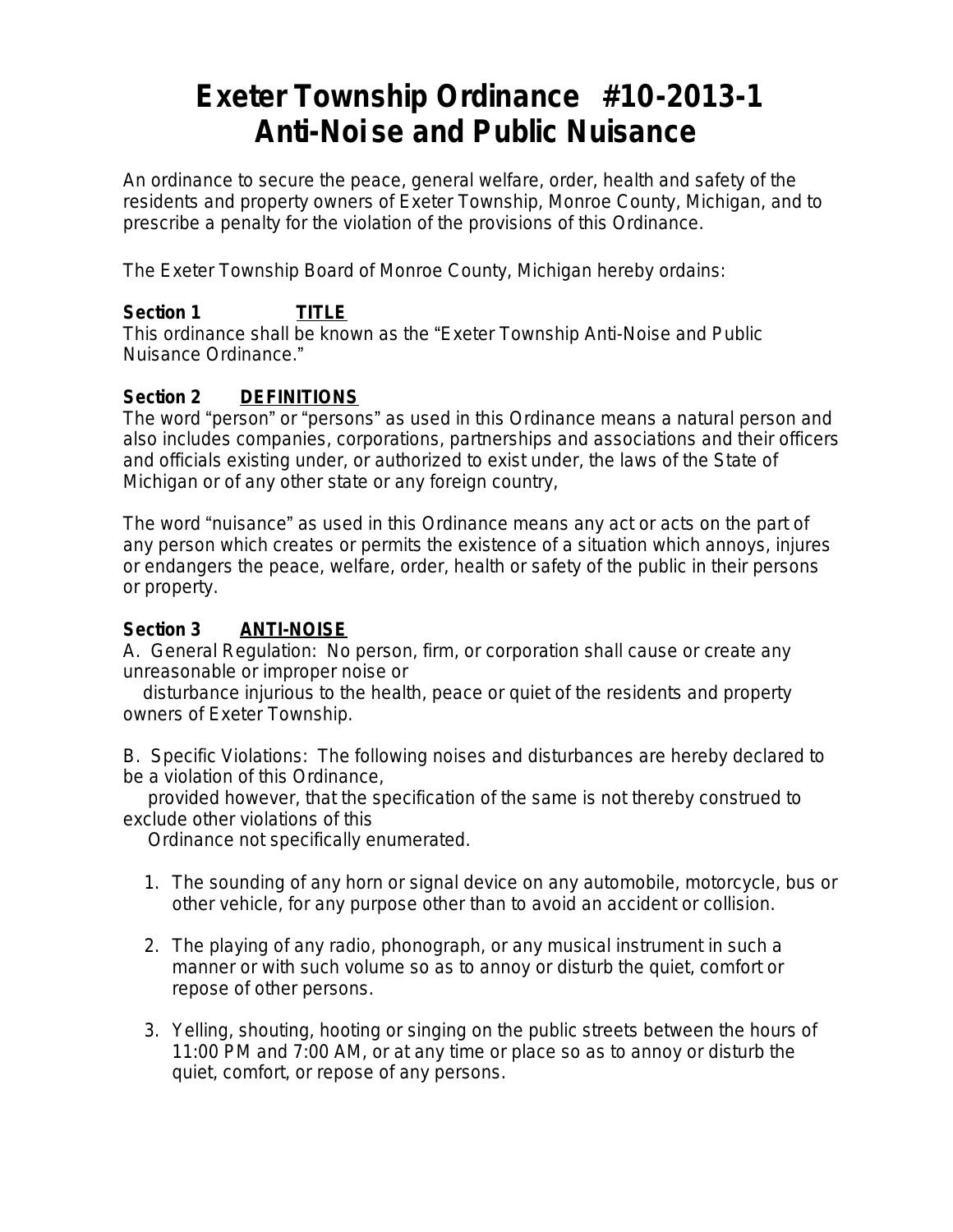- 4. The operation of any automobile, motorcycle, or other vehicle so as to cause loud and unnecessary grating, grinding, rattling, exhausting, or other noise disturbing to the quiet, comfort, or repose of other persons.
- 5. The discharging outside of any enclosed building of the exhaust of any steam engine, internal combustion engine, motor vehicle, or motor boat engine, except through a muffler or other similar device which will effectively prevent loud or explosive noises resulting therefrom.
- 6. The erection, excavation, demolition, alteration, or repair of any building or premises in any residential district or section of the Township in such a manner as to emanate noise or disturbance unreasonably annoying to other persons, other than between the hours of sunrise and sunset; except in cases of urgent necessity in the interest of public health, safety, or welfare warranting the extension of these hours.
- 7. The emission or creation of any excessive noise on any street which unreasonably interferes with the operation of any school, church, hospital or court.
- 8. The creation of any loud or excessive noise, unreasonably disturbing, to other persons in connection with the loading or unloading of any vehicle, trailer, box car, or other carrier, or in connection with the opening or destruction of bales, boxes, crates, or other containers, between the hours of 11 PM and 7 AM.
- 9. The use of any loudspeaker or other device for the purpose of attracting attention to any performance, show, sale or display of merchandise, which by the creation of such noise, is unreasonably disturbing and annoying to other persons.
- 10.The operation of any race track, proving ground, testing area, mud pit, or obstacle course for motorcycles, motor vehicles, boats, racers, automobiles or vehicles of any kind or nature in any area of the township where the noise emanating therefrom would be unreasonably disturbing and annoying to other persons.
- C.None of the prohibitions hereinbefore enumerated shall apply to any of the following:
	- 1. Any police vehicle, ambulance, fire engine, or emergency vehicle while engaged in necessary emergency activities.
	- 2. Temporary use of generators or other equipment during weather-related emergencies or natural disasters.
	- 3. Excavation or repair of bridges, streets, or highways by or on behalf of Exeter Township, the State of Michigan, or the County of Monroe.

#### **Section 4 PUBLIC NUISANCE**

A. No person shall create, cause or maintain any public nuisance within Exeter Township.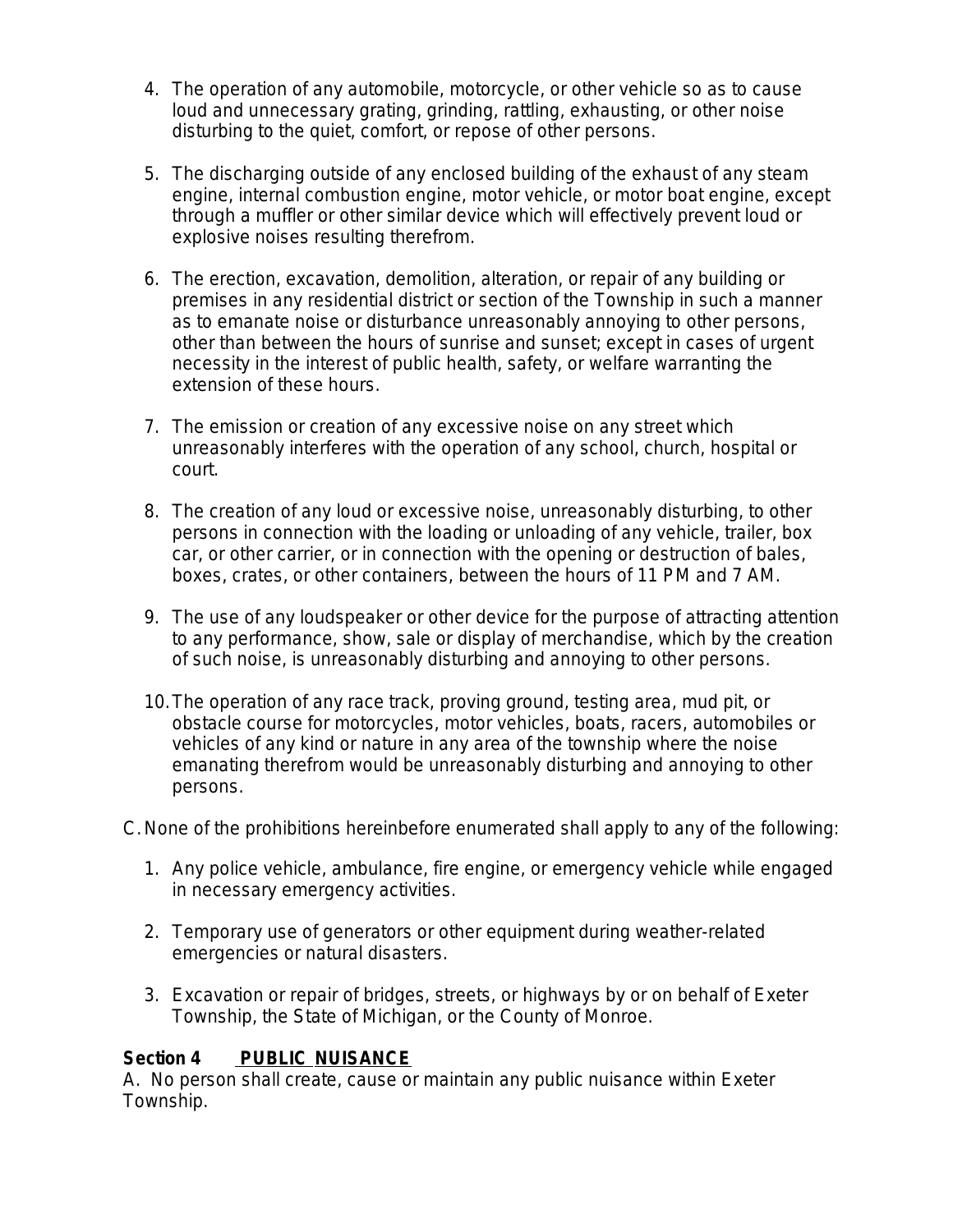B. As defined herein, a nuisance includes, but is not limited to, conditions which render persons insecure in life or in the

 use and enjoyment of their property, such as effects and emanations from noise, glare, lights, vibration, dust, smoke,

 odor, gas, steam, fly-ash, soot, acids, chemicals, fumes, cinders, worms, rodents, flies, mosquitoes or other insects,

 and decaying matter, whether such effects and emanations are natural or a result from human or mechanical

 alteration or manipulation of materials or equipment. A nuisance also includes residues or leaching from deposits of

 matter which seep into water on the surface or water in the ground, thereby making it unfit or unpalatable for human

 consumption or use by domestic animals. A nuisance includes a condition which is indecent, obnoxious, or offensive to

the senses.

# Section 5 **ABATEMENT**

It is the duty of the person who creates, causes, allows, suffers or permits the existence of any violation of this Ordinance, to eliminate the violation in a safe and appropriate manner. Abatement shall include, but not be limited to, cessation or control of activities; demolition, removal, repair, maintenance, construction, reconstruction, replacement or reconditioning of structures, appliances, appurtenances or equipment; use of screening and fencing; and removal, transportation, disposal and treatment of refuse, manure or other substances or media capable of causing obnoxious odors and/or attracting or breeding flies, mosquitoes and rodents.

### **Section 6 VALIDITY**

The several provisions of this Ordinance are declared to be separate, and the holding of any court that any section or provision thereof is invalid shall not affect or impair the validity of any other section or portion of the Ordinance.

### **Section 7 : ENFORCEMENT**

The determination of whether any noise or public nuisance is in violation of the provisions of this Ordinance shall be at the discretion of the Township Ordinance Officer. In the case of a dispute as to whether or not a violation has occurred, the Township Board shall have the authority to review the decision of the Ordinance Enforcement Officer and interpret the Ordinance.

### **Section 8 PENALTY**

Any person, firm, corporation, or entity found violating any of the provisions of this Ordinance shall, upon conviction,

be punished by a fine not to exceed \$500**.**00 or by imprisonment not to exceed 90 days, or by both such fine and imprisonment, at the discretion of the Court. Each day that a violation shall continue shall constitute a separate

offense. The provisions of this Ordinance may also be enforced by an action for injunction, damages, or other appropriate legal action.

### **Section 9 SAVINGS**